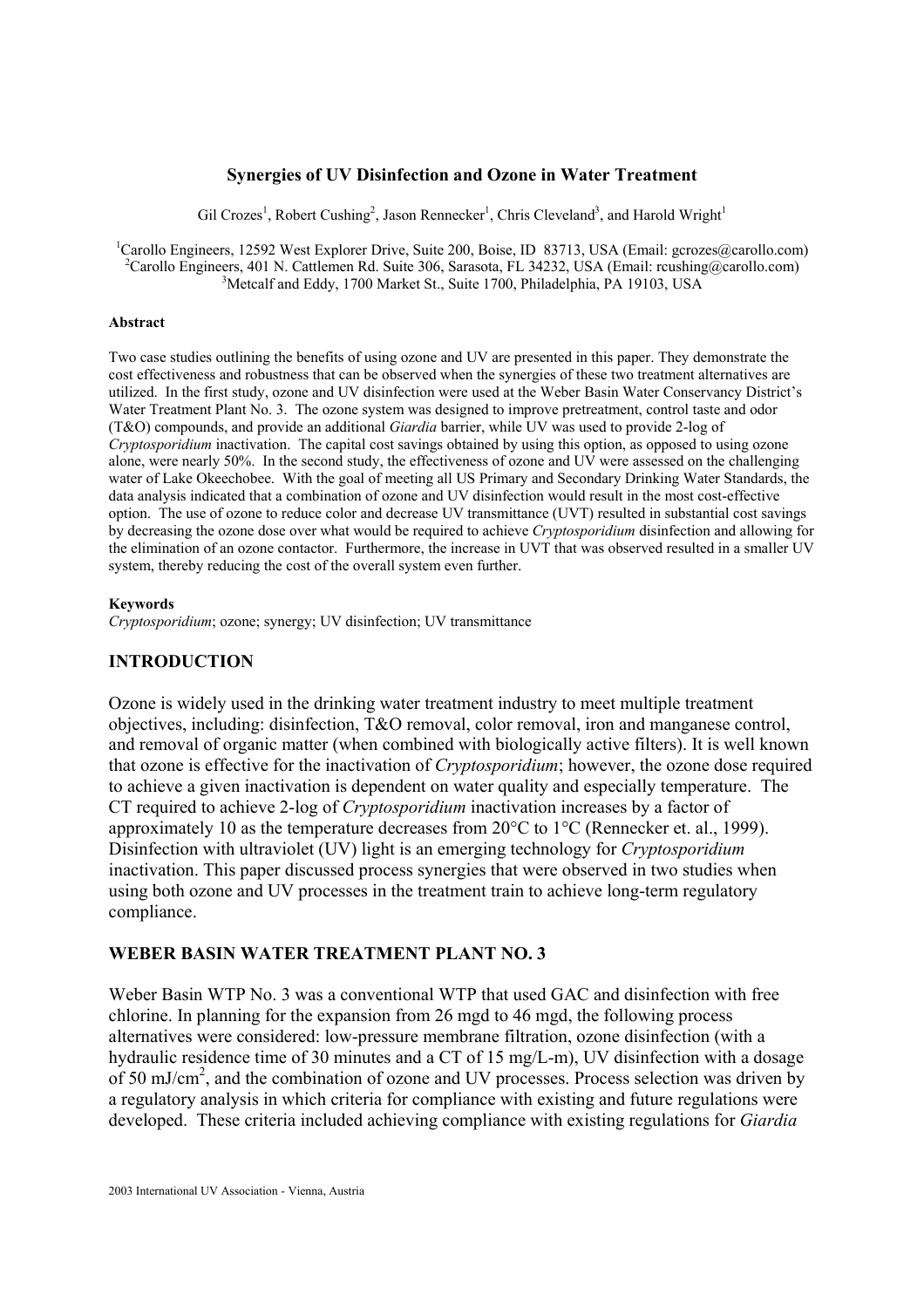and virus inactivation, and for anticipated regulation requiring *Cryptosporidium* inactivation/ removal. In addition, goals were established for THMs and HAA-5 at 40µg/L and 30 µg/L, respectively, and a finished water turbidity goal of 0.07 NTU. Criteria was also established for secondary regulations, such as taste and odor. Initially, the process recommendation was to select ozone to meet the multiple treatment objectives. By doing so, the plant would be able to provide for the following:

- T&O control
- Improvement of DBP precursor removal when used in conjunction with biologically active filters
- Eliminate the need for GAC
- *Cryptosporidium* inactivation

Initial design criteria were developed which indicated that a hydraulic retention time (HRT) of 30 minutes and a CT of 15 mg min/L would be sufficient to provide for 2-log *Cryptosporidium* inactivation at 2°C. However, subsequently published literature indicated that the inactivation of *Cryptosporidium* was more challenging and that an HRT of 40 minutes and a CT of 38 mg min/L would be required at 2°C. These revised design criteria effectively doubled the capital cost of the ozone facilities and subsequently made the ozone alternative a less feasible option. Based on this development, the feasibility of ozone and UV in the process train was evaluated. Using this concept, the goals for ozone were:

- T&O control
- Additional *Giardia* barrier
- Improved pre-treatment with the use of pre-ozonation

In contrast, the treatment goal for UV disinfection was to provide 2-log of *Cryptosporidium*  removal.

Based on this treatment alternative, new cost estimates were developed. The cost estimate for the ozone and UV option are compared to the cost estimates for ozone alone in Table 1.

## **Table 1 Cost Estimates for** *Cryptosporidium* **Inactivation Alternatives**

|                                     | $^{1}$ Ozone – 2 Log | $UV - Log/Ozone - T&O$ |
|-------------------------------------|----------------------|------------------------|
| Capital Cost                        | \$8,100,000          | \$4,600,000            |
| O&M Cost $(\frac{$}{1000}$ gallons) | \$0.08               | \$0.01                 |
| <sup>2</sup> Annual O&M Cost        | \$460,000            | \$60,000               |

<sup>2</sup> Based on 15 MGD Average Daily Flow

In the alternatives analysis, a number of benefits of the ozone/UV process combination were identified. These included: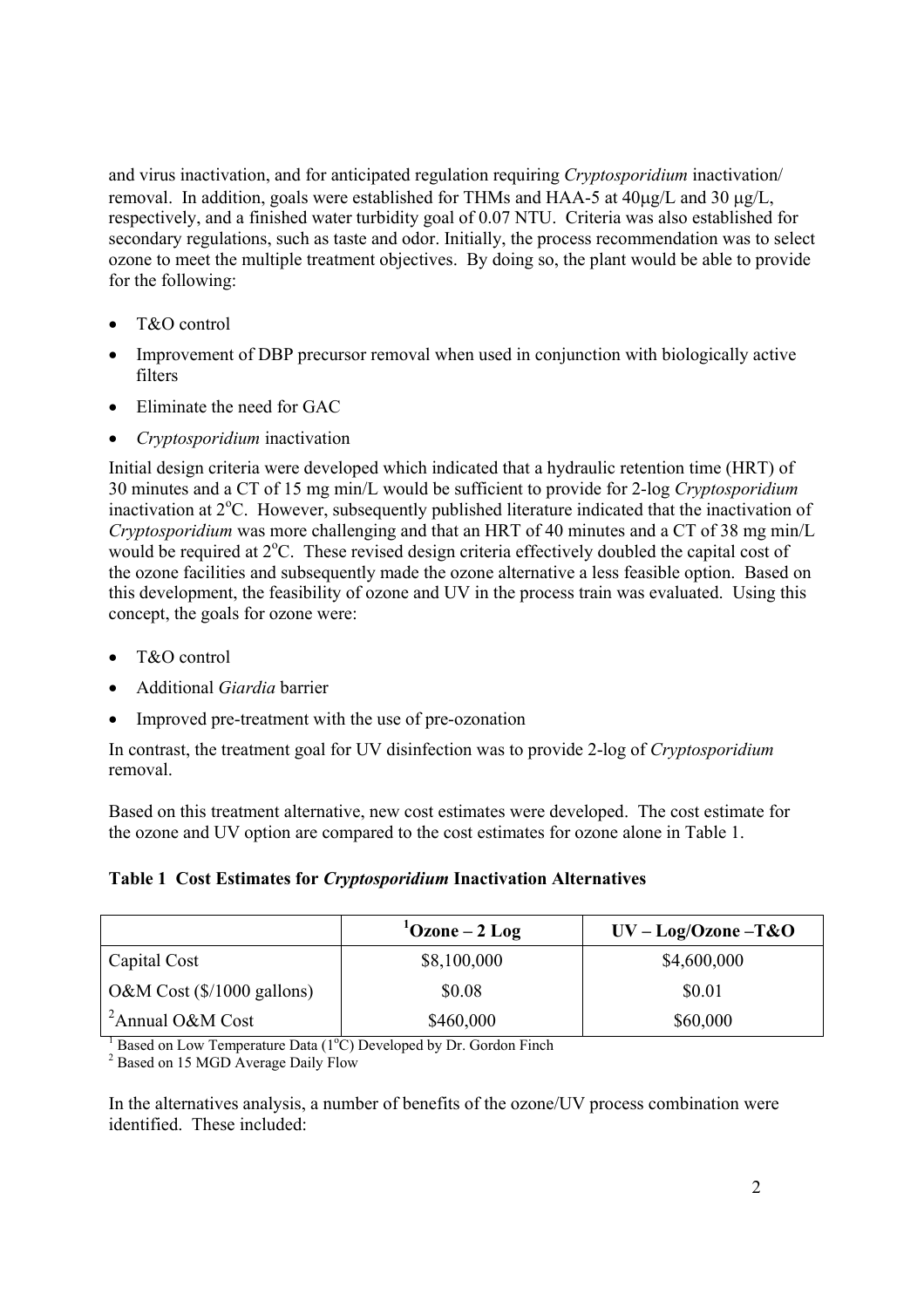- The ozone/UV combination provides multiple barriers for *Cryptosporidium* and *Giardia*
- Ozonation increases the UV transmittance of waters and thereby reduces operating and capital costs of the downstream UV system
- Disinfection efficiency of UV light is not strongly temperature dependent and offers additional disinfection credit at lower water temperatures
- UV provides a disinfection against sloughed biofilm from biologically active filters

Based on the cost effectiveness and the benefits listed above, the Weber Basin Water Conservancy District selected the ozone and UV disinfection option. The plant expansion design has been completed and construction is expected to be finished sometime in 2003.

# **CERP ASR PILOT STUDY**

Carollo Engineers was selected by the U.S. Army Corps of Engineers (USACE) and the South Florida Water Management District (SFWMD) to conduct a pilot study as part of their Comprehensive Everglades Restoration Project (CERP). CERP is an \$8 billion project designed to capture freshwater from Lake Okeechobee, that would otherwise be diverted to the ocean through canals, and direct it back into the Everglades ecosystem for restoration. This particular project evaluated potential options to treat Lake Okeechobee water for an aquifer storage and recovery (ASR) program that will ultimately include over 300 wells with an ultimate treatment capacity of over 1.5 billion gallons per day (bgd). During dry months, this water will then be pumped from the ASR wells and directed back to the Everglades.

Given the challenging water quality characteristics of Lake Okeechobee (Table 2), Carollo Engineers, in collaboration with ASR Systems, University of South Florida, and EET, proposed the use of bank filtration followed by ozonation and/or UV disinfection to meet the requirement of all U.S. Primary and Secondary Drinking Water Standards. This unconventional treatment train was selected because it produces no residuals, has little (if any) chemical requirements, and offered a multiple barrier approach to pathogen control.

| Parameter                   | Average | Min | <b>Max</b> |
|-----------------------------|---------|-----|------------|
| Turbidity (NTU)             | 15.5    | 5.4 | 57         |
| Dissolved Oxygen $(mg/L)$   | 6.0     | 3.3 | 6.9        |
| Color (Apparent)            | 263     | 194 | >520       |
| Color (True)                | 96      | 30  | 235        |
| Hardness (mg/L as $CaCO3$ ) | 153     | 90  | 209        |
| $TSS$ (mg/L)                | 16.2    | 7.2 | 56         |
| $TOC$ (mg/L)                | 27      | 21  | 27         |

## **Table 2 Summary of Non-Biological Raw Water Quality**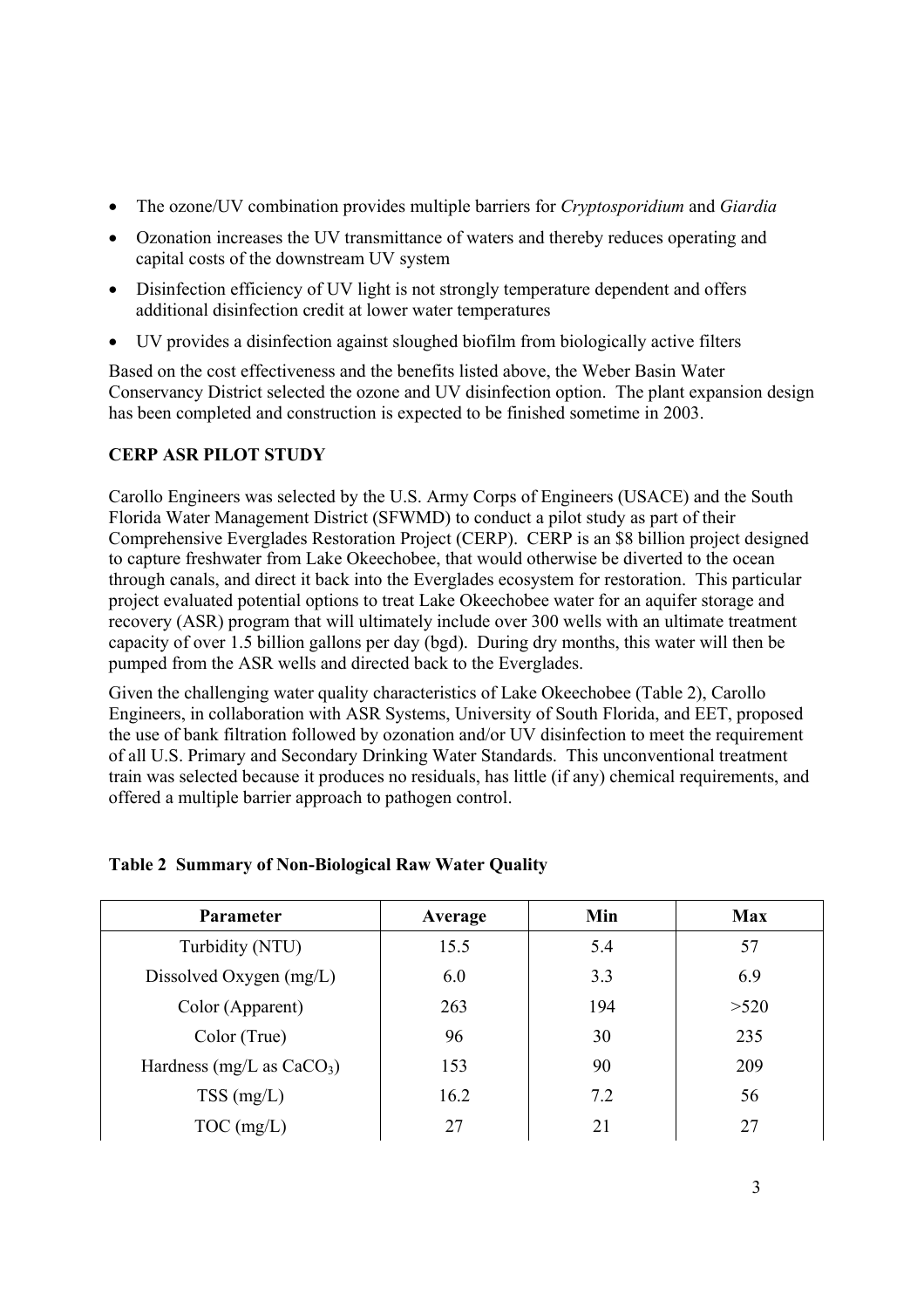|                               | $($ comunica $)$ |       |            |  |
|-------------------------------|------------------|-------|------------|--|
| Parameter                     | Average          | Min   | <b>Max</b> |  |
| $DOC$ (mg/L)                  | 21               | 17.7  | 32.3       |  |
| UV Absorbance (Unfiltered)    | 0.750            | 0.540 | 0.975      |  |
| UV Absorbance (Filtered)      | 0.640            | 0.419 | 0.900      |  |
| Alkalinity (mg/L as $CaCO3$ ) | 107              | 60    | 136        |  |
| Bromide $(mg/L)$              | 210              | 150   | 280        |  |
| $TDS$ (mg/L)                  | 318              | 240   | 380        |  |
| Conductivity                  | 533              | 302   | 725        |  |
| Iron $(mg/L)$                 | 0.150            | 0.082 | 0.224      |  |
| PH                            | 7.9              | 7.3   | 8.5        |  |

(continued)

**Table 2 Summary of Non-Biological Raw Water Quality** 

The pilot process train consisted of a simulated bank filtration system where the filter effluent was directed to two parallel processes: ozonation and UV disinfection (an Aquionics medium pressure system). Near the end of the study, the system was reconfigured to test ozonation and UV disinfection in series.

An analysis of the data was performed and the results indicated that due to the treatment requirements, a system comprised of both ozone and UV disinfection would result in the most cost-effective solution. This conclusion was due, in part, because of the high organic content of the Lake Okeechobee water. Pilot testing indicated that the oxidant demand of the water was so large as to render disinfection with ozone impractical. Furthermore, the high UV transmittance (UVT) of the water would require the use of large UV systems, resulting in a prohibitively expensive disinfection process. As a result, cost estimates were developed based on an ozone and UV disinfection system that would use the advantages of both technologies to address the regulatory requirements of the project. In order to accomplish this in a cost-effective manner, the ozone system would be designed to treat the high color of the water and to increase UVT, thereby resulting in a smaller and less expensive UV system required to meet the disinfection challenges. The use of ozone in this way resulted in a smaller ozone system, in addition to eliminating the need for an expensive ozone contactor, since long HRTs would not be required to obtain disinfection credit using ozone.

Cost estimates based on the transferred ozone dose were determined from quotes provided by the equipment suppliers. The estimates are provided in Table 3.